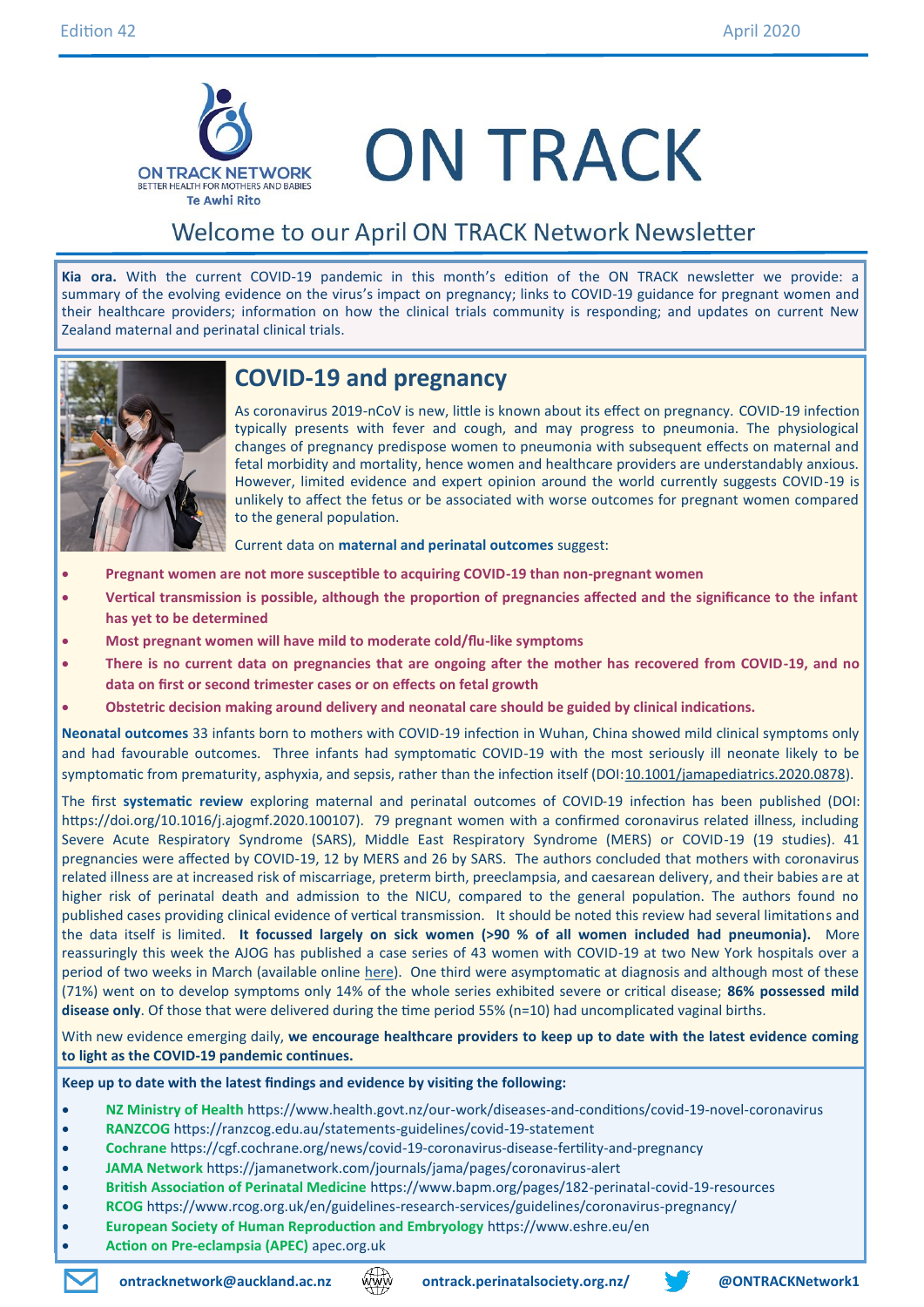

## **What happens to clinical trials research during a**

**global pandemic?** Clinical trials often require additional activities such as clinic visits by participants. Those who agree to participate have done so with an understanding of what their involvement will entail, and they are informed of all protocol procedures, clinic visits and all other expectations of them. Clinical trial investigators are responsible for following Good Clinical Practice (GCP) and to ensure trial data remain accurate and robust. So, when a pandemic such as COVID-19 occurs requiring physical distancing, self-isolation and significant changes to usual clinical care,

clinical trial practice has to change too, but trial participants must be kept safe and fully informed, and where possible investigators must comply with approved trial protocols. Fortunately, guidance is provided from various global agencies to help all those involved in clinical trials during these unprecedented times.

**New Zealand Health & Disability Ethics Committees** (HDECs) are ministerial committees, whose function is to ensure all research involving human participants meets established ethical standards. In response to the pandemic a '**COVID-19 Emergency Response Ethical Review Operating Procedure**' has been published to expedite robust ethics review of research applications that have a COVID-19 element. This reflects the importance of new research and amendments to active research concerning COVID-19 being approved and rolled out across New Zealand as soon as possible. Full guidance: https:// [ethics.health.govt.nz/home](https://ethics.health.govt.nz/home)

**Australian Government Department of Health COVID-19 Guidance for Clinical Trials** Australian territory Departments of Health, the Therapeutic Goods Administration (TGA - responsible for approving drug trials in Australia), National Health and Medical Research Council (NHMRC) and the Clinical Trials Project Reference Group (CTPRG) provide advice to everyone concerned with delivering clinical trials regarding the COVID-19 pandemic ([https://www1.health.gov.au/internet/main/](https://www1.health.gov.au/internet/main/publishing.nsf/Content/Clinical-Trials) [publishing.nsf/Content/Clinical](https://www1.health.gov.au/internet/main/publishing.nsf/Content/Clinical-Trials)-Trials). Principles of the guidance are:

- **Protecting the safety and well-being** of patients, research participants and their families, and health care professionals, researchers and other staff involved in patient care and research.
- **Public health systems remaining able to respond to the needs of the community** both those impacted by COVID-19 and those with non-COVID-19 related health needs.
- Maintaining the **conduct of research related to COVID-19 as a significant priority** while considering the initiation and continuation of other ongoing and proposed research that may also be critical for the well-being of patients, participants, communities and the research sector.
- Ongoing **compliance with or adherence to regulations, guidelines, codes, policies** and other standards, while allowing for interpretation of research responsibilities in the context of COVID-19, informed by flexibility, consultation and good sense.

The **U.S Food and Drug Administration (FDA)** who regulate clinical trials originating from the US have also published guidance to assist those overseeing clinical trials during the pandemic. The FDA acknowledge challenges may arise from quarantines, site closures, travel limitations, interruptions to the supply chain for investigational drugs, and other considerations if site personnel or trial participants become infected with COVID-19. The guidance states:

**"the need to put new processes in place or to modify existing processes will vary by the protocol and local situation. For example, this assessment could include consideration of whether it is appropriate to delay some assessments for ongoing trials, or, if the study cannot be properly conducted under the existing protocol, whether to stop ongoing recruitment, or even withdraw trial participants."**

Full guidance: [https://www.fda.gov/emergency](https://www.fda.gov/emergency-preparedness-and-response/coronavirus-disease-2019-covid-19/covid-19-related-guidance-documents-industry-fda-staff-and-other-stakeholders)-preparedness-and-response/coronavirus-disease-2019-covid-19/covid-19related-guidance-documents-industry-fda-staff-and-other-[stakeholders](https://www.fda.gov/emergency-preparedness-and-response/coronavirus-disease-2019-covid-19/covid-19-related-guidance-documents-industry-fda-staff-and-other-stakeholders)

The **Medicines and Healthcare products Regulatory Agency (MHRA)** regulate clinical trials originating from the UK. They have stated they will be as flexible and pragmatic as possible with regard to regulatory requirements for clinical trials during this

time. They recognise the fact that clinical trial resource may be absent or redeployed from research activities and trial management towards front-line care. Once again, as with other agencies the MHRA highlight the first priority should be the safety of trial participants. Full guidance: [https://www.gov.uk/](https://www.gov.uk/guidance/managing-clinical-trials-during-coronavirus-covid-19) [guidance/managing](https://www.gov.uk/guidance/managing-clinical-trials-during-coronavirus-covid-19)-clinical-trials-during-coronavirus-covid-19

So, despite the challenges posed by the COVID-19 pandemic to clinical trials research, it appears all clinical trial regulatory agencies from various regions are on the same page in their commitment to supporting the safety of trial participants first and foremost, while accepting a pragmatic approach to clinical trial management and continued regulatory oversight.





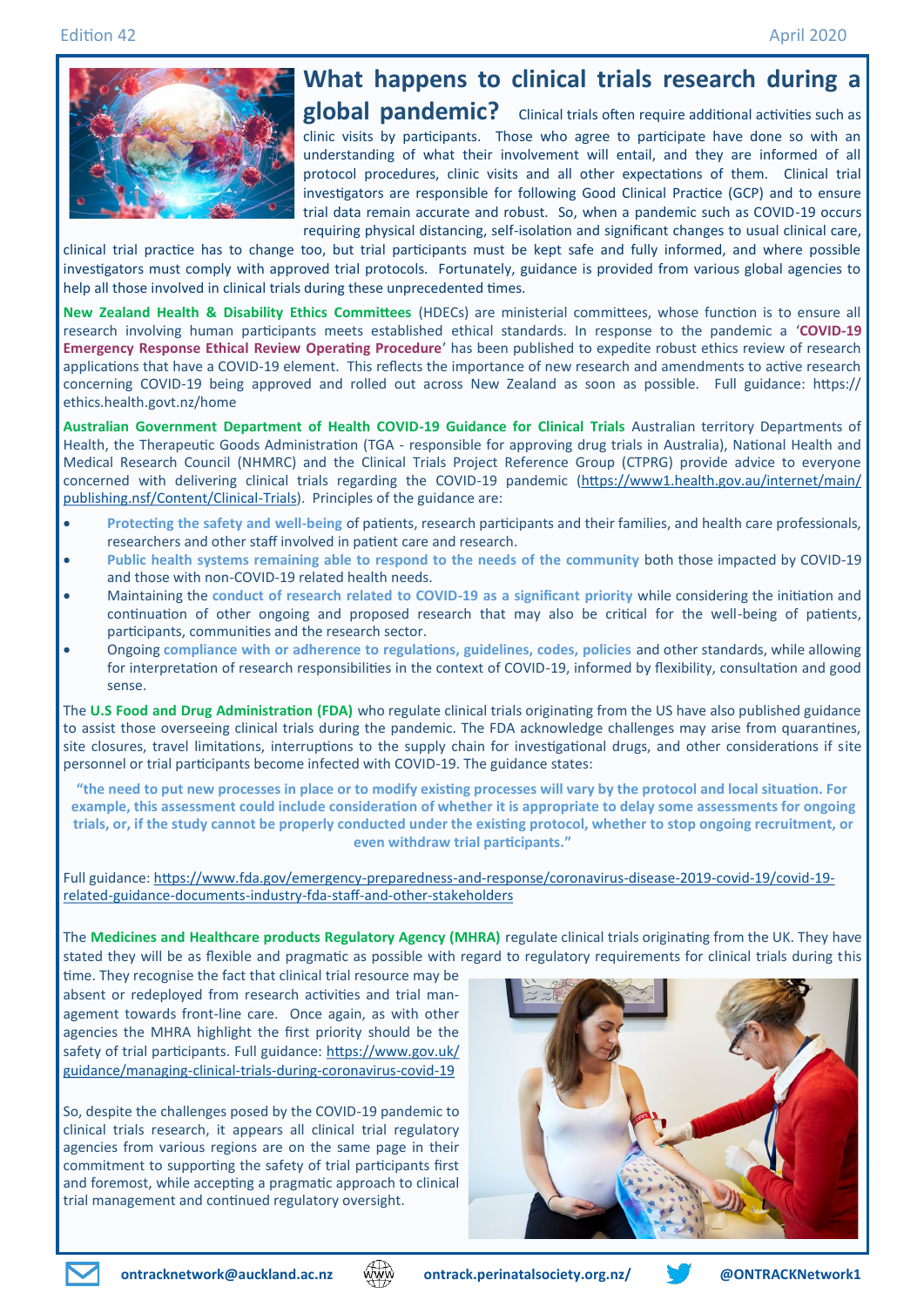

The Royal Australian<br>and New Zealand e of Obstetricians

**Guidance on COVID-19 in pregnancy** RANZCOG is carefully monitoring the evolving COVID-19 pandemic. They are accessing expertise in Australia, New Zealand and around the world to enable them to publish up to date guidance for both pregnant women and healthcare professionals.

RANZCOG's advice and information **for pregnant women and their whānau** is provided as an online Q & A statement. As of  $29<sup>th</sup>$  March it states "the safest place to birth your baby is in a hospital, where you have access to highly trained staff and emergency facilities, if they are required. It is important to emphasise that a woman's experience of labour and vaginal birth, or caesarean section, should not be significantly impacted and women should be encouraged, and supported, to approach this extraordinary time of their lives without fear or apprehension. **Medical intervention, other than that specifically related to infection control, should not differ significantly from usual practice**. Active mobilisation, use of water immersion in labour, nitrous oxide and epidural analgesia are not affected. "

The statement goes on to say "some babies born to women with symptoms of COVID-19 in China have been born prematurely. It is unclear whether coronavirus was the causative factor, or the doctors made the decision for the baby to be born early because the woman was unwell. **Newborn babies and infants do not appear to be at increased risk of complications from the infection**. " Full details: [https://ranzcog.edu.au/statements](https://ranzcog.edu.au/statements-guidelines/covid-19-statement)-guidelines/covid-19-statement

Of note also is Te Rōpu Whakakaupapa Urutā/National Māori Pandemic Group has been established to bring together leading Māori medical health experts to provide health advice for whānau, iwi and health providers. RANZCOG's He Hono Wāhine is currently working to add information for hapū māmā ([https://ranzcog.edu.au/news/supporting](https://ranzcog.edu.au/news/supporting-maori-wahine-and-whanau-during-covid-19)-maori-wahine-and-whanau[during](https://ranzcog.edu.au/news/supporting-maori-wahine-and-whanau-during-covid-19)-covid-19) .



Obstetricians &

Royal College of Guidance for healthcare professionals on COVID-19 infection in pregnancy has also been published by the RCOG, Royal College of Midwives, Royal College of Paediatrics and Child Health, Public Health England and Health Protection Scotland. Although this is UK guidance it Gynaecologists will be regularly updated with latest global data and publications making it a helpful resource for everyone. The guidance contains:

- Advice for health professionals to share with pregnant women
- Advice for all midwifery and obstetric services caring for pregnant women
- Advice for services caring for women with suspected or confirmed COVID-19
- Advice for services caring for women following recovery from confirmed COVID-19

Full details: [https://www.rcog.org.uk/en/guidelines](https://www.rcog.org.uk/en/guidelines-research-services/guidelines/coronavirus-pregnancy/)-research-services/guidelines/coronavirus-pregnancy/

**COVID-19 Registries** recording relevant medical information of pregnant women who have been affected by COVID-19 are being established globally including here in New Zealand. With limited information on the impact of COVID-19 in pregnancy, establishing these registries will enable rapid and secure collection of data that will provide much needed information for women and whānau and to inform optimal care of mothers and babies affected by COVID-19.

An ethics application is currently under review for the **New Zealand COVID-19 in Pregnancy Registry**. This is planned to include all women in New Zealand who are pregnant and up to six weeks after birth who have been diagnosed with COVID-19. The Registry aims to include women at all gestations of pregnancy cared for in the community and in hospital. Routinely collected information regarding the mother's health, current pregnancy and birth, and newborn health and COVID-19 status will be included.

It is expected that the Registry will be live within weeks. We will keep you updated on its progress and how to use the Registry for case notification.

## **COVID-19 Clinical Trials Outcomes**

COVID-19 clinical trials are rapidly being set up and conducted to inform best practice for management of people with suspected or confirmed COVID-19. It is important COVID-19 trials have input from patients, public and health professionals, and other stakeholders to identify, prioritise and agree the most important outcomes for COVID-19 clinical trials. The COVID-19 Core Outcomes Project is bringing people together to help ensure evidence generated from all COVID-19 clinical trials consistently addresses the impacts of disease and treatment in the most meaningful way with outcomes that are most important to patients. Find out more: **covid-19-cos.org** 



**Save the date NZ College of Midwives 16th Biennial Conference** Christchurch **<sup>15</sup>th -17th Oct 2020** https:// www.midwife.org.nz/midwives/conference-2020/